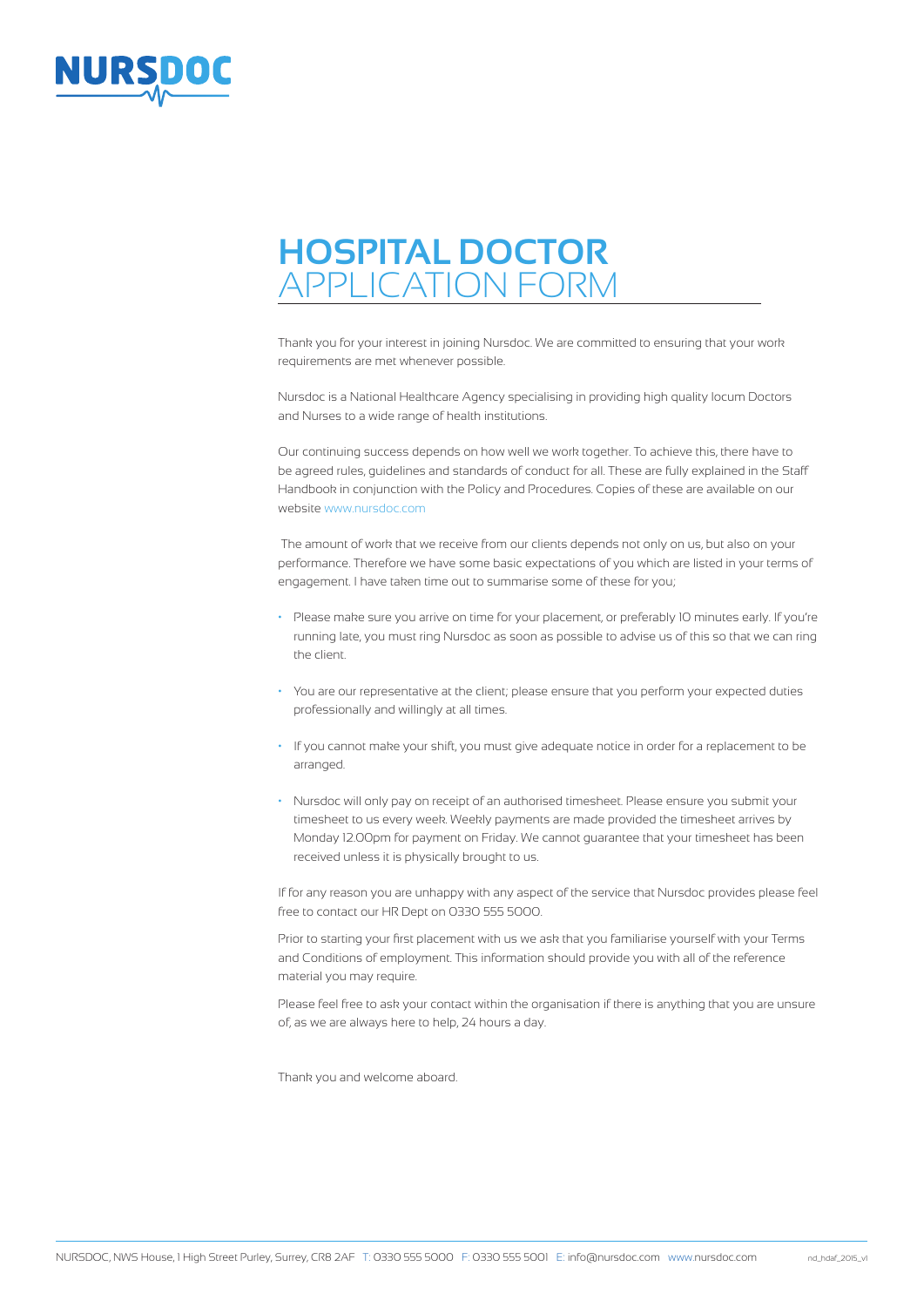

This checklist will ensure that we place the correct doctors into GP Practices based on their requirements. The information you supply will be forwarded to the practice in advance of any placements undertaken with Nursdoc.

#### **A. PERSONAL DETAILS**

| Title                  | <b>Marital Status</b>                                 |
|------------------------|-------------------------------------------------------|
| Surname or family name |                                                       |
| First name             | Middle name                                           |
| Address                |                                                       |
|                        | Postcode                                              |
| Daytime phone number   | Mobile number                                         |
| E-mail address         | Do you hold a current full UK driving licence? YES NO |
|                        |                                                       |

### **B. PROFESSIONAL DETAILS**

| GMC/GDC number       | GMC/GDC expiry date |  |
|----------------------|---------------------|--|
| Part(s) of register: |                     |  |

#### **C. PASSPORT DETAILS**

|                         | Nursdoc does not employ any worker requiring a work permit or with limited leave to remain. |               |                                                                |  |
|-------------------------|---------------------------------------------------------------------------------------------|---------------|----------------------------------------------------------------|--|
|                         | National insurance number                                                                   | Date of birth |                                                                |  |
| Your nationality        |                                                                                             |               |                                                                |  |
| Eligibility             | $\vert \ \vert$ I'm eligible to work in the UK, not requiring a work permit.                |               | $\vert \ \vert$ I'm already in possession of a UK work permit. |  |
| If other please specify |                                                                                             |               |                                                                |  |

#### **D. PROFESSIONAL CONDUCT**

| Have there been any proceedings of medical negligence or professional misconduct against you and have you ever been suspended or dismissed? YES NO |  |  |
|----------------------------------------------------------------------------------------------------------------------------------------------------|--|--|
| If "YES" please supply details:                                                                                                                    |  |  |

#### **E. REHABILITATION OF OFFENDERS ACT**

Because of the nature of the work for which you are applying, Section 4(2), and further Orders made by the Secretary of State under the provision of this section of the Rehabilitation of Offenders Act (1974) (Exceptions) Order 1975 applies. Applicants are therefore required to give information about convictions which for other purposes are "spent" under the provisions of the Act. Any information given will be completely confidential and will be considered only in relation for positions to which the order applies.

| Have you at any time been convicted of an offence? VES NO |  |  |  |  |
|-----------------------------------------------------------|--|--|--|--|
|-----------------------------------------------------------|--|--|--|--|

If "YES" please supply details:

#### **F. NEXT OF KIN DETAILS**

| Name                 | Relationship to you |
|----------------------|---------------------|
| Address              |                     |
|                      | Postcode            |
| Daytime phone number | Mobile phone number |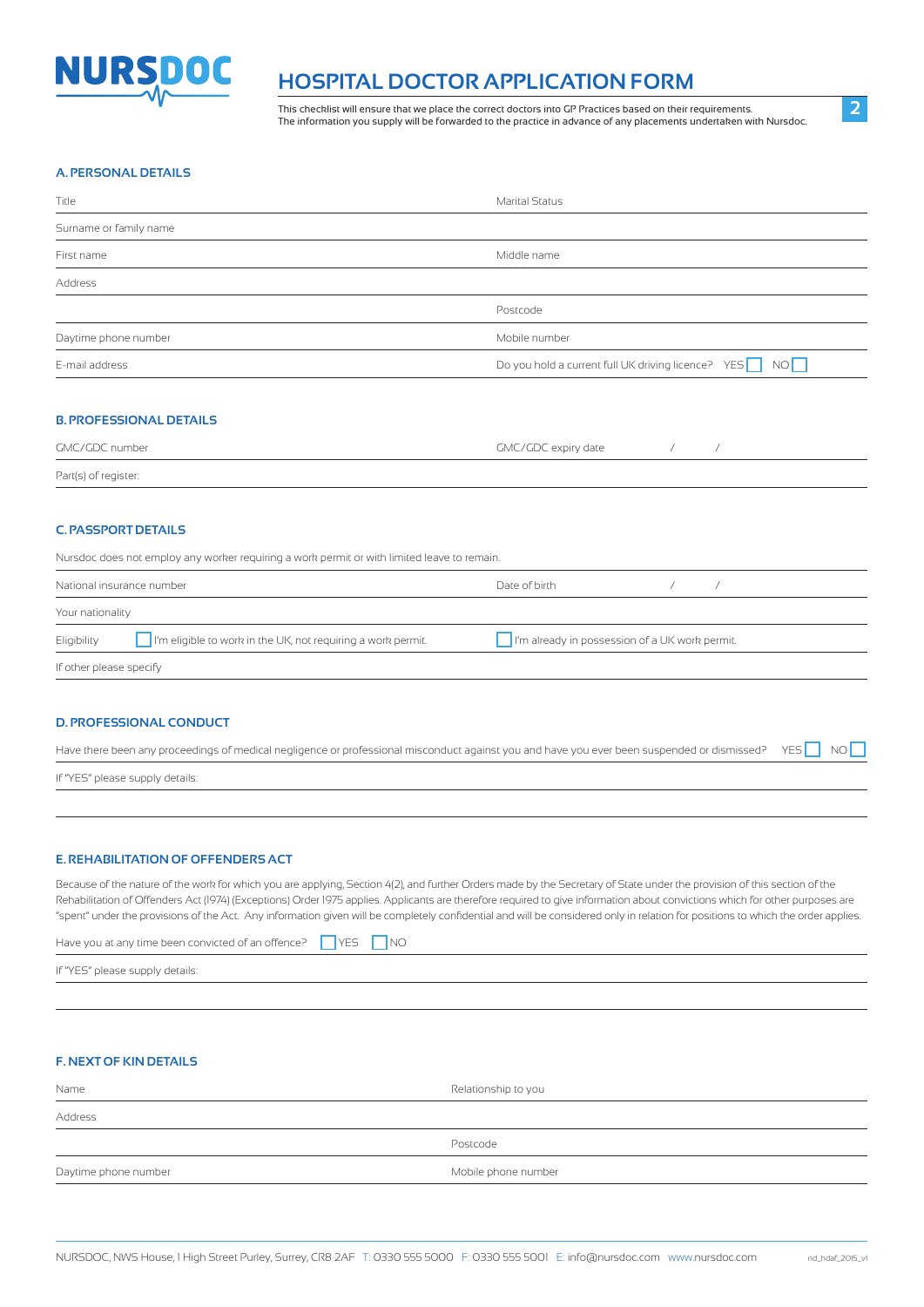

#### **G. KEY WORDING - HOSPITAL DOCTORS**

Please select only the areas in which you wish to be offered Locum Work. Please remember that you will be held professionally accountable. Please do not select a speciality if you have worked in it for less than 6 months.

| <b>SPECIALISM</b>                    | < 1YR | 1-2 YRS | $2YRS +$ |
|--------------------------------------|-------|---------|----------|
| A&E                                  |       |         |          |
| Acute Assessment Unit (AAU)          |       |         |          |
| Anaesthetics                         |       |         |          |
| <b>Aviation Medicine</b>             |       |         |          |
| Clinical Oncology                    |       |         |          |
| Clinical Radiology                   |       |         |          |
| Critical Care - ITU/ICU/HDU/CCU      |       |         |          |
| Medical Scientist                    |       |         |          |
| Mountain Medicine                    |       |         |          |
| Obstetrics & Gynaecology             |       |         |          |
| Opthalmology                         |       |         |          |
| Paediatrics - General                |       |         |          |
| Paediatrics - Neonates               |       |         |          |
| Prison Work                          |       |         |          |
|                                      |       |         |          |
| <b>MEDICINE</b>                      |       |         |          |
| Allergy                              |       |         |          |
| Audiology                            |       |         |          |
| Cardiology                           |       |         |          |
| <b>Clinical Genetics</b>             |       |         |          |
| Clinical Pharmacology & Therapeutics |       |         |          |
| Dermatology                          |       |         |          |
| Elderly - Geriatric                  |       |         |          |
| Endocrinology & Diabetes Mellitus    |       |         |          |
| Gastroenterology                     |       |         |          |
| General                              |       |         |          |
| Genito-Urinary Medicine (GUM)        |       |         |          |
| <b>Infectious Diseases</b>           |       |         |          |
| Marine                               |       |         |          |
| Medical Oncology                     |       |         |          |
| Neurology                            |       |         |          |
| Neurophysiology                      |       |         |          |
| Nuclear Medicine                     |       |         |          |
| Occupational                         |       |         |          |
| Paediatric Cardiology                |       |         |          |

| <b>SPECIALISM</b>       | < 1YR | 1-2 YRS | $2YRS +$ |
|-------------------------|-------|---------|----------|
| Palliative Care         |       |         |          |
| Pharmaceutical          |       |         |          |
| Rehabilitation          |       |         |          |
| Renal (Nephrology)      |       |         |          |
| Respiratory             |       |         |          |
| Rheumatology            |       |         |          |
| <b>PATHOLOGY</b>        |       |         |          |
| Chemical                |       |         |          |
| Clinical Cytogenetics   |       |         |          |
| Molecular Genetics      |       |         |          |
| Haematology             |       |         |          |
| Histopathology          |       |         |          |
| Immunology              |       |         |          |
| Microbiology & Virology |       |         |          |
| <b>PSYCHIATRY</b>       |       |         |          |
| Adult (GENERAL)         |       |         |          |
| Child & Adolescent      |       |         |          |
| Forensic                |       |         |          |
| Learning Disability     |       |         |          |
| Old Age                 |       |         |          |
| Psychotherapy           |       |         |          |
| <b>SURGERY</b>          |       |         |          |
| Cardiothoracic          |       |         |          |
| ENT (Otolaryngology)    |       |         |          |
| General                 |       |         |          |
| Neurosurgery            |       |         |          |
| Oral & Maxillofacial    |       |         |          |
| Paediatric              |       |         |          |
| Plastic Surgery         |       |         |          |
| Trauma & Orthopaedics   |       |         |          |
| Urology                 |       |         |          |

#### **H. GRADE HOSPITAL DOCTORS**

Please select only the areas in which you wish to be offered Locum Work. Please remember that you will be held professionally acountable.

| Consultant           | ST4                |                    |
|----------------------|--------------------|--------------------|
| Associate Specialist | ST3 (formerly SpR) | FY2 (formerly SHO) |
| Staff Grade          |                    |                    |

| 514                |  |
|--------------------|--|
| ST3 (formerly SpR) |  |
| ST2                |  |

| 511                |  |
|--------------------|--|
| FY2 (formerly SHO) |  |

#### **I. LICENSING AND REVALIDATION**

The date of your last appraisal The name of the Appraiser who undertook, or who will undertake, your annual appraisal. The Appraiser must be a Specialist on the GMC's List of Registered Medical Practitioners. Name of Appraiser: GMC #: Have you had an appraisal in the last 12 months  $YES \fbox{ 1}$  NO  $\fbox{ 1}$ 

|  | The date of your next appraisal |
|--|---------------------------------|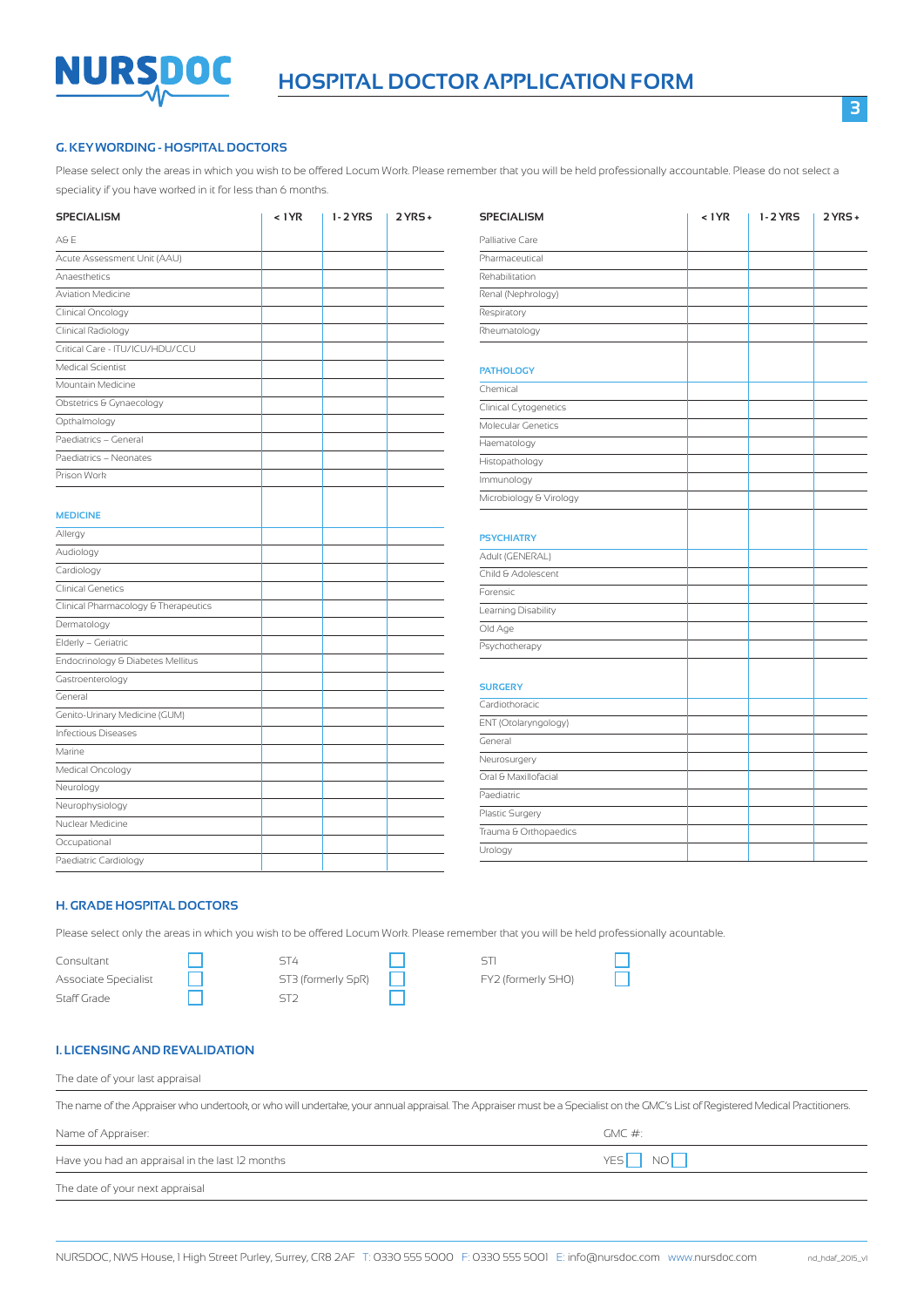

#### **J. YOUR BANK ACCOUNT DETAILS**

#### **We pay your wages directly into a bank account.**

| Name of bank                                                                          | Branch name                                                                                                                                                                            |                               |
|---------------------------------------------------------------------------------------|----------------------------------------------------------------------------------------------------------------------------------------------------------------------------------------|-------------------------------|
| Account holder name                                                                   |                                                                                                                                                                                        |                               |
| Address                                                                               |                                                                                                                                                                                        |                               |
|                                                                                       |                                                                                                                                                                                        |                               |
|                                                                                       | Postcode                                                                                                                                                                               |                               |
| Sort code                                                                             | Account number                                                                                                                                                                         |                               |
|                                                                                       |                                                                                                                                                                                        |                               |
|                                                                                       | I wish to be paid through a Ltd. Company and enclose details. (You will be paid as P.A.Y.E until you provide all your documentation to Nursdoc)                                        | YES <sup>I</sup><br><b>or</b> |
| I am on P.A.Y.E (Please enclose P45 if we are your main employer)                     |                                                                                                                                                                                        | YES <sup>I</sup>              |
|                                                                                       |                                                                                                                                                                                        |                               |
| Read all the following statements carefully and tick the one box that applies to you. |                                                                                                                                                                                        |                               |
|                                                                                       | 1. This is my first job since 6 April and I have not been receiving taxable Jobseeker's Allowance or taxable Incapacity Benefit or a state or occupational pension. YES $\parallel$ or |                               |
|                                                                                       | 2. This is now my only job, but since last 6 April I have had another job, or have received taxable Jobseeker's Allowance or Incapacity Benefit. I do not receive a state              |                               |
| or occupational pension.                                                              |                                                                                                                                                                                        | YES<br>Oľ                     |

#### **K. YOUR REFERENCE DETAILS**

**•** Please supply the names and work addresses of at least 2 clinical professional referees. **•** One must be from your present or most recent employer and must be a senior grade to yourself. **•** You must have worked for that person for a period of more than three months duration. **•** All references must relate to employment over the last two years. **•** If you have left a job with children or vulnerable adults, legally a reason must be give why.

**3.** I have another job or receive a state or occupational pensionYES

| May we contact your referees prior to an interview? | <b>YES</b><br>NO |                |
|-----------------------------------------------------|------------------|----------------|
|                                                     |                  |                |
| Reference 1                                         |                  |                |
| Name                                                | Position         |                |
| Address                                             |                  |                |
|                                                     | Postcode         |                |
| Telephone number                                    | Email address    |                |
| In what capacity has this person known you?         |                  |                |
| Start Date (mm/yy)                                  | End Date (mm/yy) | To Date $\Box$ |
|                                                     |                  |                |
| Reference 2                                         |                  |                |
| Name                                                | Position         |                |
| Address                                             |                  |                |
|                                                     | Postcode         |                |
| Telephone number                                    | Email address    |                |
| In what capacity has this person known you?         |                  |                |
| Start Date (mm/yy)                                  | End Date (mm/yy) | To Date        |